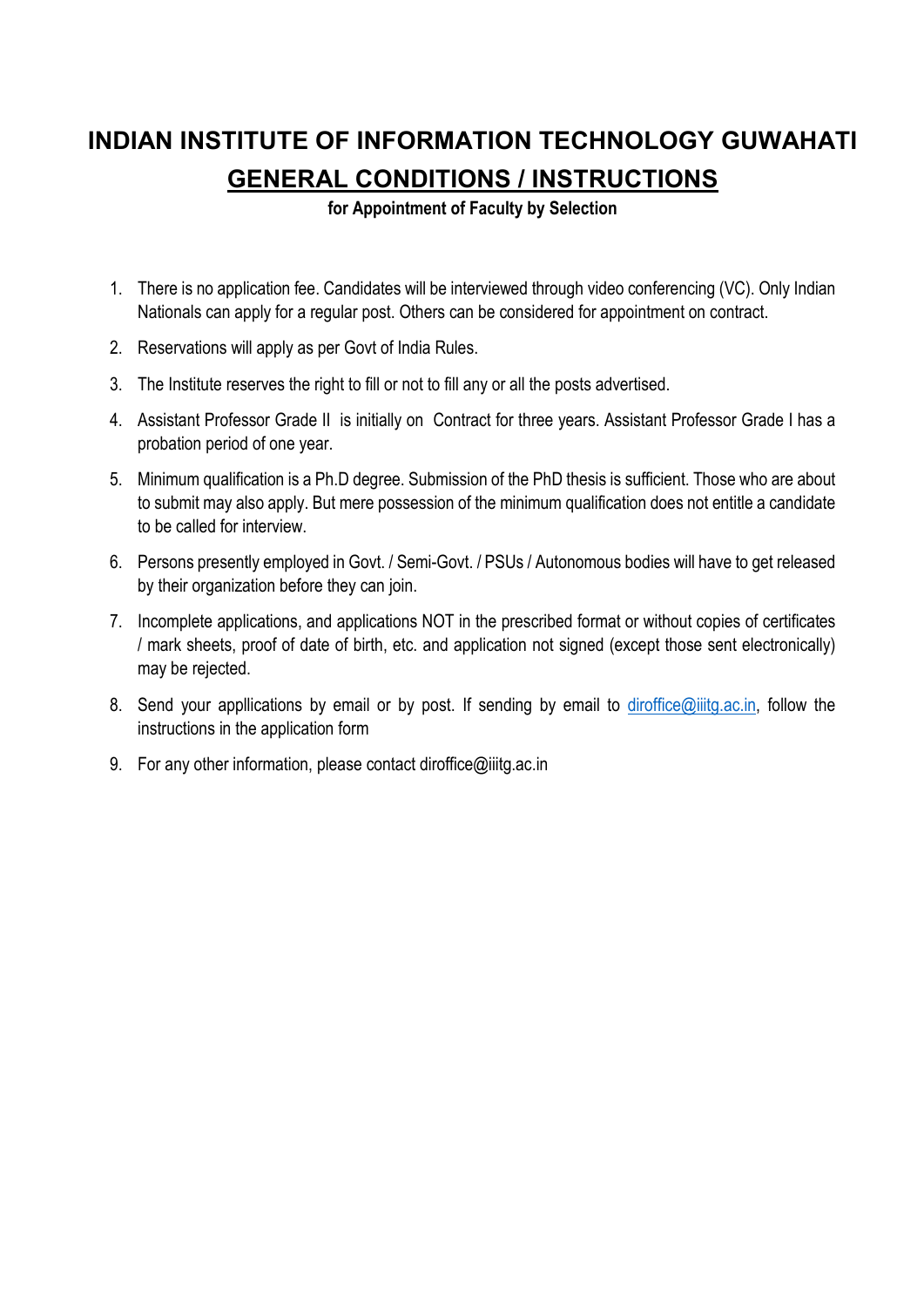## **Qualifications, Positions, Pay and Pay Scales**

#### **Recruitment will be for Assistant Professor Grade II, Assistant Grade I**

#### **Areas of Specialization for Assistant Professor Grade II and Grade I**

- Computer Science and Engineering all specializations, but following areas are specifically required: AI, Machine Learning, Theoretical CS, High Performance Computing.
- Mathematics Optimization, Probability

#### **Pay Example for Assistant Professor**

1. Starting Pay:

| Position                     | Level | <b>Starting Pay</b> |
|------------------------------|-------|---------------------|
| Assistant Professor Grade II | 10    | 70,900.00           |
| Assistant Grade I            |       | 1,01,500.00         |

- 2. Every January 1 or July 1, there will be an increment of 3% of the current pay. In the first year, those joining before July 1 will get their first increment on the following January 1.
- 3. Allowances as part of pay:  $DA 17%$  of pay (currently), NE allowance  $-10%$  of pay; Transport Allowance – Rs. 3600/-
- 4. Other major benefits: Medical support (100% out-patient; with limits, for hospitalization), rent-free accommodation on campus
- 5. Increments, upgradations, promotion rules are given below in "Recruitment Rules of Faculty".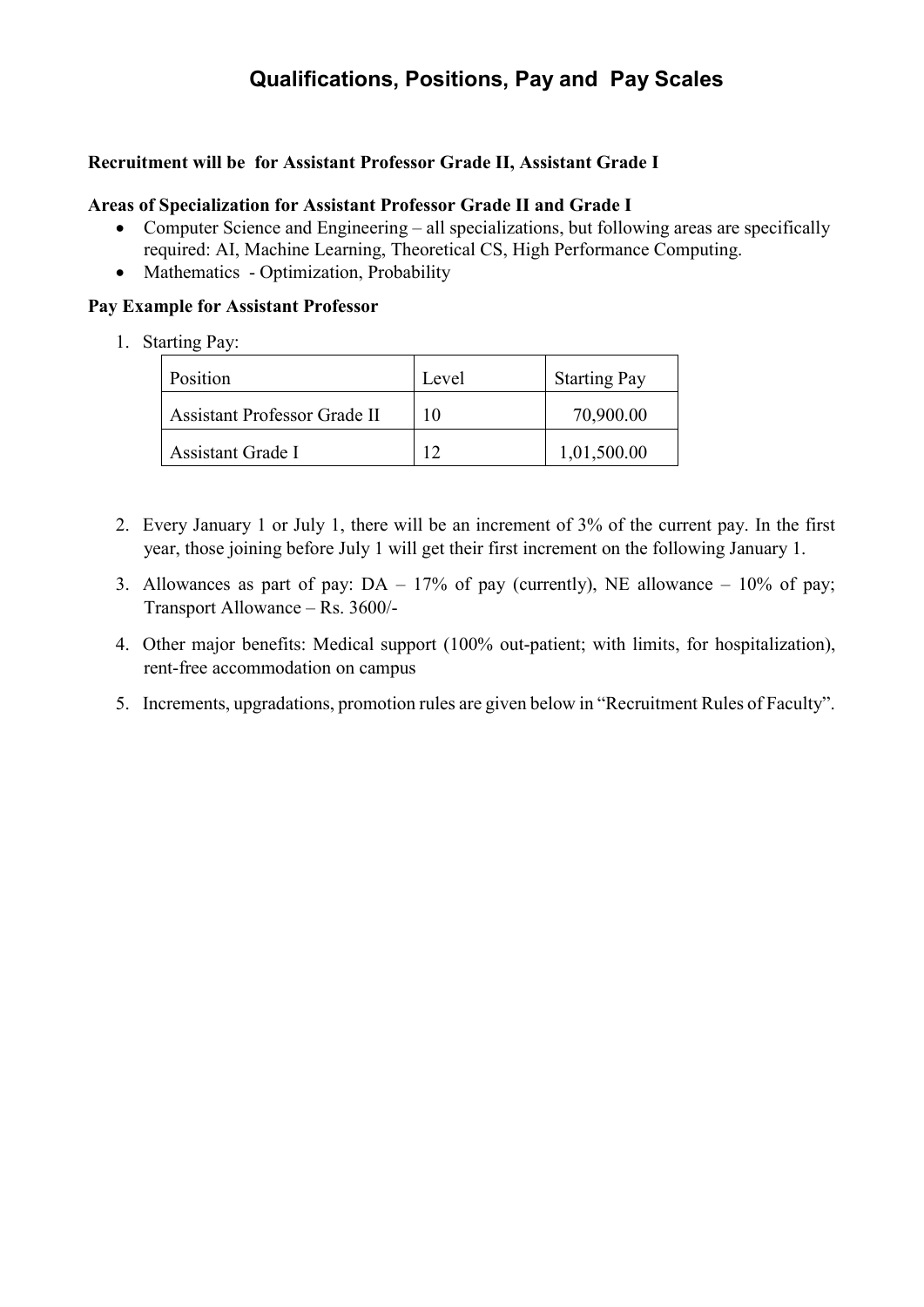### **Indian Institute of Information Technology Guwahati Recruitment Rules of Faculty (Revised May 2018 – 7th Pay Commission )**

| No             | <b>Heading</b>                                                                                                                                                   | ן ועטוען בעוויונאטוויך<br><u>oommooron</u><br>Information                                                                                                                                                                                                                                                                                                                                          |
|----------------|------------------------------------------------------------------------------------------------------------------------------------------------------------------|----------------------------------------------------------------------------------------------------------------------------------------------------------------------------------------------------------------------------------------------------------------------------------------------------------------------------------------------------------------------------------------------------|
| 1.             | <b>NAME OF POST</b>                                                                                                                                              | <b>Assistant Professor Grade II</b>                                                                                                                                                                                                                                                                                                                                                                |
| 2.             | <b>NO. OF POSTS</b>                                                                                                                                              | As Approved from time to time; on flexible cadre system.                                                                                                                                                                                                                                                                                                                                           |
| 3              | <b>CLASSIFICATION</b>                                                                                                                                            | <b>FACULTY</b>                                                                                                                                                                                                                                                                                                                                                                                     |
| 4.             | NATURE OF APPOINTMENT                                                                                                                                            | On contract                                                                                                                                                                                                                                                                                                                                                                                        |
| 5.             | <b>SCALE OF PAY AND INITIAL</b><br><b>PAY</b>                                                                                                                    | ₹ 70,900.00 (Cell 8, level 10) will be the initial pay.<br>$1_{-}$<br>Increments if any, will be given from cell 3 level 11<br>onwards in level 11.<br>2. One increment and fixation at level 11 after one year of<br>successful service.                                                                                                                                                          |
| 6.             | <b>ALLOWANCES</b>                                                                                                                                                | As per Seventh Pay Commission Awards; Dearness Allowance<br>as per Central Govt. Rates announced from time to time.<br>Subscription to New Pension Scheme.                                                                                                                                                                                                                                         |
| 7 <sub>1</sub> | <b>UPGRADATIONS</b>                                                                                                                                              | 1. After one year of satisfactory performance in level 10.<br>upgradation to level 11; one publication in an SCI /<br>SCOPUS indexed journal or refereed conference after<br>PhD required.<br>2 <sub>1</sub><br>To Assistant Professor Grade I on meeting the<br>requirements of that position.                                                                                                    |
| 8.             | <b>WHETHER BENEFIT OF</b><br>ADDED YEARS OF SERVICE<br><b>ADMISSIBLE</b>                                                                                         | Yes, if recommended by the Selection Committee. One increment<br>for every year of experience after submission of PhD thesis. One<br>increment for every two years of experience before PhD, not<br>including that obtained concurrently with the PhD programme.                                                                                                                                   |
| 9.             | <b>AGE LIMIT</b>                                                                                                                                                 | None                                                                                                                                                                                                                                                                                                                                                                                               |
| 10.            | <b>EDUCATIONAL &amp; OTHER</b><br><b>QUALIFICATION REQUIRED</b><br>FOR DIRECT RECRUITS                                                                           | (1) PhD in an appropriate Discipline (submission of thesis is<br>sufficient, but the appointment will be cancelled if the thesis is<br>rejected), (2) First Class at the degree preceding PhD.                                                                                                                                                                                                     |
| 11.            | PERIOD OF PROBATION                                                                                                                                              | Not applicable                                                                                                                                                                                                                                                                                                                                                                                     |
| 12.            | METHOD OF RECTT.:<br>DIRECT RECTT./<br>PROMOTION / DEPUTATION<br><b>/ABSORPTION &amp; % OF THE</b><br><b>VACANCIES TO BE FILLED BY</b><br><b>VARIOUS METHODS</b> | 100% Direct Recruitment, except for upgradations as indicated.                                                                                                                                                                                                                                                                                                                                     |
| 13.            | <b>COMPOSITION OF</b><br><b>SELECTION COMMITTEE</b>                                                                                                              | Chairman<br>(i) Director<br>(ii) Two experts from the panel of<br><b>Members</b><br>experts approved by the Board<br>(iii) One expert from the panel of<br>Member<br>experts approved by the Senate<br>(iv) Head of the Department/ Centre<br>Member<br>concerned, if the post for which<br>selection is made is lower in status<br>that occupied by the Head of<br>than<br>the Department/Centre. |
| 14.            | <b>RESERVATIONS</b>                                                                                                                                              | As per Rules                                                                                                                                                                                                                                                                                                                                                                                       |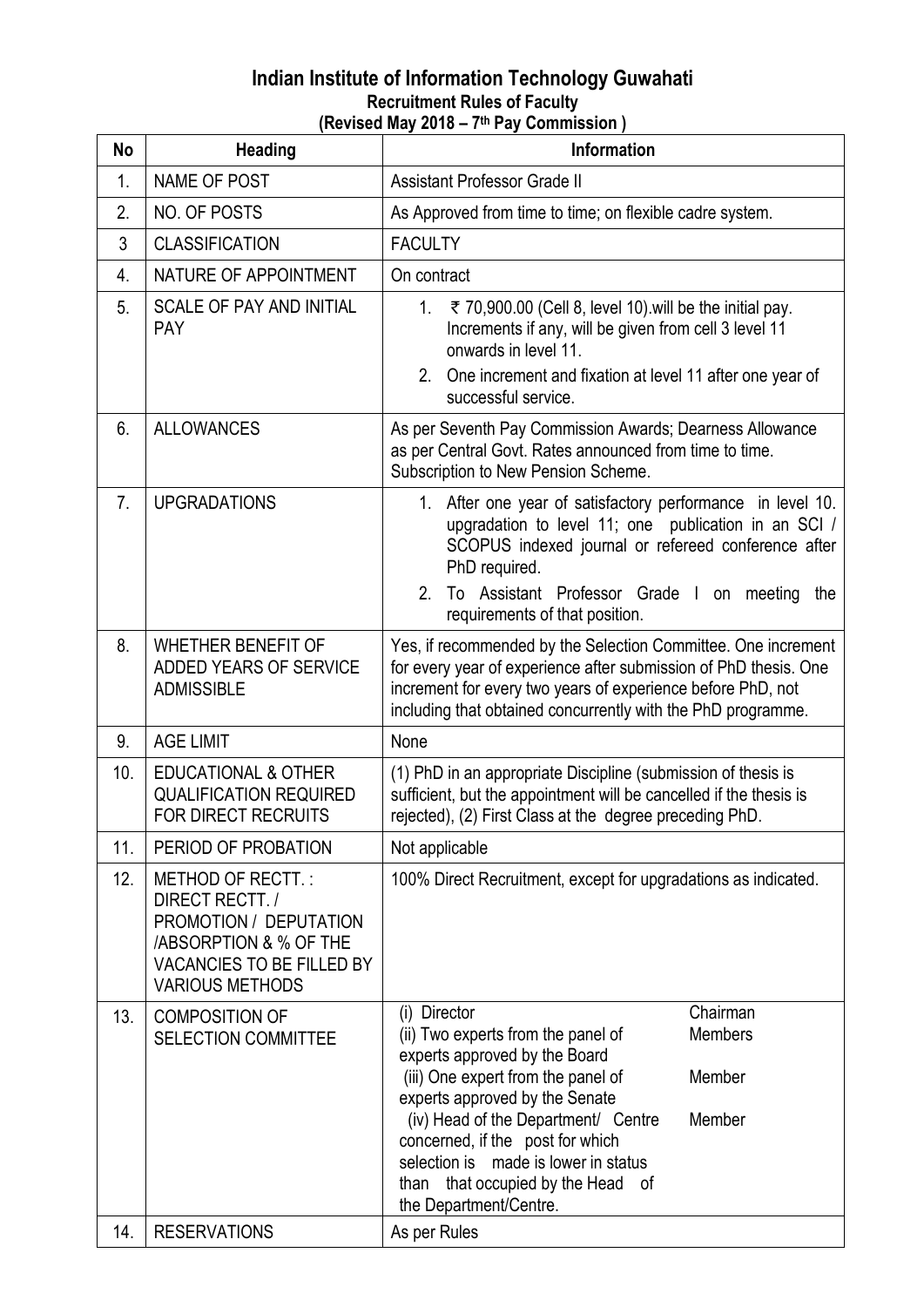| 15. | <b>REMARKS</b>                | Termination with three months' notice by either employer or<br>employee.                            |
|-----|-------------------------------|-----------------------------------------------------------------------------------------------------|
| 16. | APPOINTING AUTHORITY          | The Board of Governors. Chairman may approve appointments<br>which will be ratified by the Board.   |
| 17. | <b>DISCIPLINARY AUTHORITY</b> | Director to initiate and complete disciplinary proceedings.<br>Punishment to be given by the Board. |

| No             | Heading                                                                                                                                                          | <b>Information</b>                                                                                                                                                                                                                                                                                                                                                                                                                                                                                                        |
|----------------|------------------------------------------------------------------------------------------------------------------------------------------------------------------|---------------------------------------------------------------------------------------------------------------------------------------------------------------------------------------------------------------------------------------------------------------------------------------------------------------------------------------------------------------------------------------------------------------------------------------------------------------------------------------------------------------------------|
| 1.             | <b>NAME OF POST</b>                                                                                                                                              | <b>Assistant Professor Grade I</b>                                                                                                                                                                                                                                                                                                                                                                                                                                                                                        |
| 2.             | NO. OF POSTS                                                                                                                                                     | As Approved from time to time; on flexible cadre system.                                                                                                                                                                                                                                                                                                                                                                                                                                                                  |
| 3              | <b>CLASSIFICATION</b>                                                                                                                                            | <b>FACULTY</b>                                                                                                                                                                                                                                                                                                                                                                                                                                                                                                            |
| 4.             | NATURE OF APPOINTMENT                                                                                                                                            | Regular                                                                                                                                                                                                                                                                                                                                                                                                                                                                                                                   |
| 5.             | <b>SCALE OF PAY AND INITIAL</b><br><b>PAY</b>                                                                                                                    | 1. ₹ 101500 (cell 1 level 12)                                                                                                                                                                                                                                                                                                                                                                                                                                                                                             |
| 6.             | <b>ALLOWANCES</b>                                                                                                                                                | As per Seventh Pay Commission Awards; Dearness Allowance<br>as per Central Govt. Rates announced from time to time.<br>Subscription to New Pension Scheme.                                                                                                                                                                                                                                                                                                                                                                |
| 7 <sub>1</sub> | <b>UPGRADATIONS</b>                                                                                                                                              | to $\bar{\tau}$ 131400 (cell 1 level 13A1), after three years; 1) three<br>publications in SCI / SCOPUS indexed journals or refereed<br>conferences after PhD required. 2) at least one sponsored project,<br>3) at least one PhD continuing or completed.                                                                                                                                                                                                                                                                |
| 8.             | WHETHER BENEFIT OF<br>ADDED YEARS OF SERVICE<br><b>ADMISSIBLE</b>                                                                                                | Yes, if recommended by the Selection Committee. One year for<br>every two years of relevant experience before PhD, not including<br>that obtained concurrently with the PhD programme.                                                                                                                                                                                                                                                                                                                                    |
| 9.             | <b>AGE LIMIT</b>                                                                                                                                                 | None                                                                                                                                                                                                                                                                                                                                                                                                                                                                                                                      |
| 10.            | <b>EDUCATIONAL &amp; OTHER</b><br><b>QUALIFICATION REQUIRED</b><br><b>FOR DIRECT RECRUITS</b>                                                                    | (1) PhD in an appropriate Discipline (submission of thesis is<br>sufficient, but the appointment will be cancelled if the thesis is<br>rejected), (2) First Class at the degree preceding PhD.<br>3) three years of experience including equivalent pre-PhD<br>experience as per clause 8<br>4) Two publications in SCI / SCOPUS indexed journals or refereed<br>conferences after PhD or as part of PhD work, required. Two<br>experiments of computational objects added to teaching<br>laboratories where appropriate. |
| 11.            | PERIOD OF PROBATION                                                                                                                                              | One year, with a provision for extension multiple times.                                                                                                                                                                                                                                                                                                                                                                                                                                                                  |
| 12.            | METHOD OF RECTT.:<br>DIRECT RECTT./<br>PROMOTION / DEPUTATION<br><b>/ABSORPTION &amp; % OF THE</b><br><b>VACANCIES TO BE FILLED BY</b><br><b>VARIOUS METHODS</b> | Direct Recruitment and upgradation from Assistant Professor<br>Grade II as per eligibility.                                                                                                                                                                                                                                                                                                                                                                                                                               |
| 13.            | <b>COMPOSITION OF</b><br><b>SELECTION COMMITTEE</b>                                                                                                              | Chairman<br>(i) Director<br>(ii) Two experts from the panel of<br><b>Members</b><br>experts approved by the Board                                                                                                                                                                                                                                                                                                                                                                                                         |